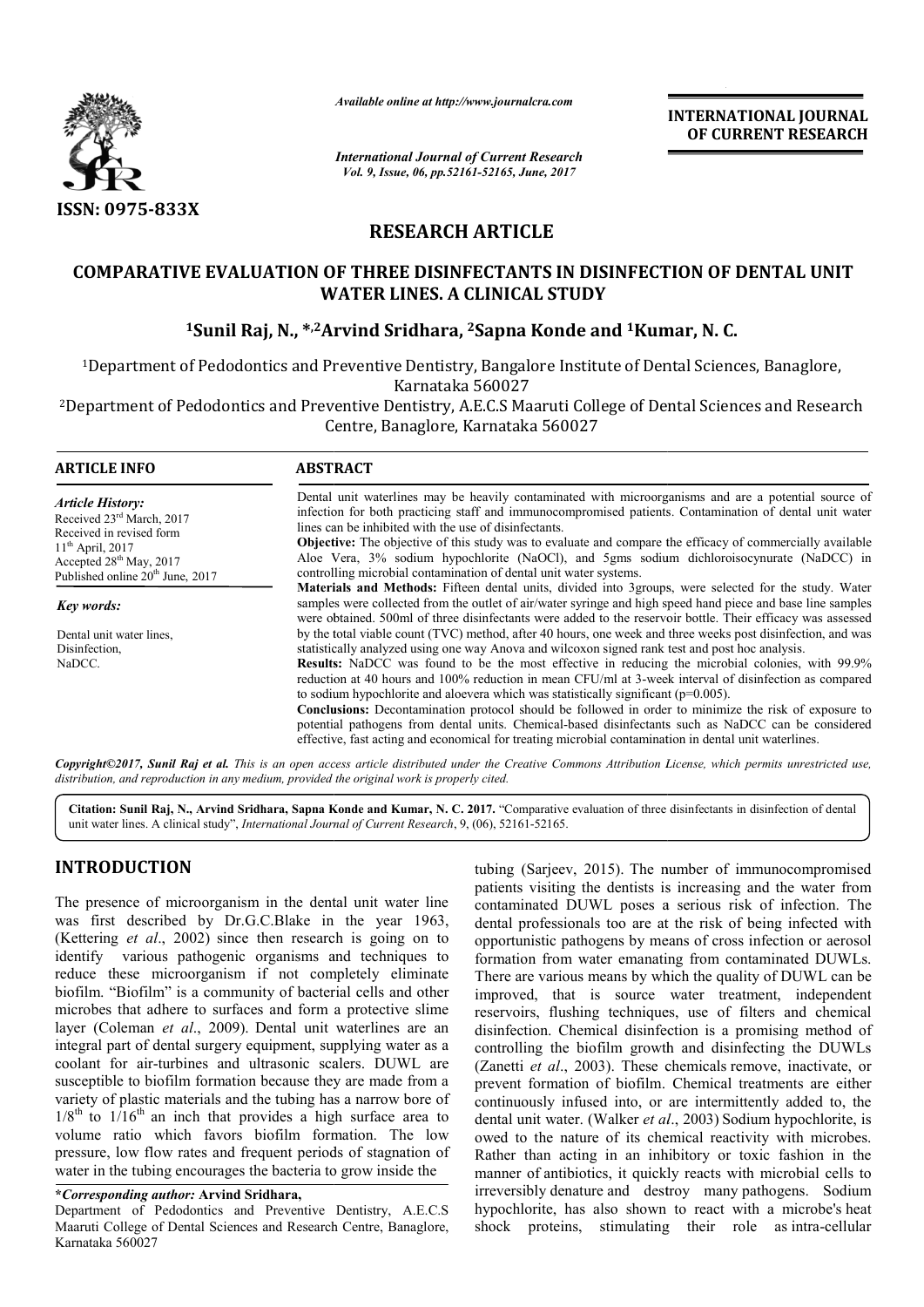chaperone and causing the bacteria to form into clumps (much like an egg that has been boiled) that will eventually die off (Clasen and Edmondson, 2006). Aloe vera is found to have antimicrobial and antifungal properties. It consists of essential oil of *E. camaldulensis*, characterized by the presence of high concentrations of 1,8-cineole with well-documented antimicrobial activity. Essential oils are capable of affecting biofilm formation. They significantly decrease bacterial adhesion and affect bacterial viability in biofilms. The efficacy of aloe vera liquid as an antibacterial agent is shown to have a wide range of effectiveness against Gram-positive (Gram +ve) and Gramnegative (Gram ve) bacteria (Pareek *et al*., 2013).

Sodium dichloroisocyanurateis a WHO certified product, which is been widely used for portable water sanitation. It is an active antimicrobial agent, effective against a wide range of bacteria, fungi, algae, viruses and other microorganisms similar to NaOCl and is more potent when used in same concentration. Sodium dichloroisocyanurate has a sustained release of chlorine (Clasen and Edmondson, 2006). In search of a practical and economical solution to reduce microbial contamination of DUWLs, the present study was conducted to test the efficacy of these three disinfectants.

#### **Aim's & Objectives**

- To evaluate the efficacy of Aloe Vera, Sodium DichloroIsocyanurate (NaDCC), and sodium hypochlorite (NaOCl) in controlling microbial contamination of DUWLs, at 40 hours, one and threeweek interval.
- To compare the effectiveness of all the three disinfectant use at the different time intervals in reducing the bacterial contamination of dental unit water.

## **MATERIALS AND METHODS**

Fifteen dental units with a closed circuit water system were selected. Before sample collection, the tubing outlet of hand piece and two-way syringe was disinfected with 70% alcohol to avoid other sources of contamination. Water sample was collected in a container without any contact between the hand piece and the container. A volume of 10–40mL of water was collected in sterile containers from the waterlines (triplesyringe, high-speed hand piece). Base line samples were collected at the start of the study (Saturday prior to the end of days' work)

A 500 ml of disinfectant was used, Method of disinfection preparation was as follows:

- GROUP A:250 ml of commercially available aloevera juice (pathanjali) was mixed with 250 ml of distilled water.
- GROUP B: 3% NaOCl in 1:10 concentration 50 ml of NaOCl was mixed with 500ml of distilled water
- GROUP C: 5gms NaDCC tablet (Medichem India) dissolved in 1 lt of water

The concentration of group B  $&$  C were adjusted such that both the groups had the same amount of free available chlorine ie 3000ppm of Cl. Each chair received a 500 ml of respective disinfectant in empty reservoir bottle and the solution was run through the system for 3to5 min. The residual disinfectant in the reservoir bottle was left behind and the unit was turned off. The dental units were not used in the weekend for a period of 38 hours. On Monday prior to the start of days' work the disinfectants in reservoir bottle was discarded. The unit was flushed again with distilled water for 2 min to remove the residual disinfectant from the tubing. This disinfection protocol was continued for 3 weeks and water samples of 10–40mL were collected aseptically from the waterlines to quantify the total viable counts, immediately (40 hours post disinfection) one week and three weeks post disinfection. Samples were stored in a refrigerator and processed at the laboratory within two hours of collection of samples. The total viable count was estimated to assess the microbial contamination in the dental unit water line. Standard WHO protocol for incubation for *a period of 48 hours with MacCon Key agar was followed. Automated colony count was used* to assess the microbial cultures, Quantitative bacteriological analysis enumerates total viable population capable of growing under a given set of conditions. The plate count expresses the number of all colony forming bacteria in 1mL of water. The microbial culture reports obtained were subjected to statistical analysis.

### **RESULTS**

The base line samples, along with the water samples with the 3 disinfectants at different time interval were analysed. The intra group comparison was done using wilcoxon signed rank test and inter group comparison was done using Kruskall Wallis One Way Analysis of Variance. Significance of differences was assumed at *P*  $0.05$  (5%) Table 1 shows the intra group comparision of 3 disinfectants at 40 hours, one week, three weeks post disinfection. Values of all the groups were compared with the base line samples of their respective groups. Aloevera showed 44.2%, 58.56% & 70.00% bacterial reduction at40 hours, one week and three weeks post disinfection. NaOCl showed 81.8%, 95.59% & 99.35% bacterial reduction40 hours, one week, three weeks post disinfection. NaDCC showed 99.9%, 100% &100% bacterial reduction at 40 hours, one week, three weeks post disinfection. All the three groups showed a statistical significant reduction of microbial loads at all-time intervals. (Graph 1)

Table 2: Inter group analysis for disinfection efficacy of the disinfectants was assessed using Kruskall Wallis One Way ANOVA test. The disinfection efficacy of three disinfectants varied significantly  $(p<0.002)$  with no disinfectant having similar efficacy as the other in reduction of microbial loads. The disinfection potential of NaDCC, NaOCl & Aloevera was found to be 99.9%, 81.8%&44.2% at 40 hours interval respectively, suggesting maximum disinfection activity of NaDCC occurred within 40 hours post disinfection. (Table 2)

To assess the best disinfectant among the three and its efficacy in reduction of microbial loads each disinfectant was compared with the other two disinfectants using Post Hoc analysis.

Table 3 When comparing NaOCl and Aloevera, NaOCl showed significant reduction (p>0.009) of microbial loads at all-time intervals. Comparision of NaDCC and NaOCl showed NaDCC had significant reduction (p<0.009,0.005,0.005) of microbial loads at 40 hours, one week, three weeks' time intervals respectively. When comparing NaDCC and Aloevera, NaDCC showed significant reduction (p<0.009,0.005,0.005) of microbial loads at40 hours, one week, three weeks' time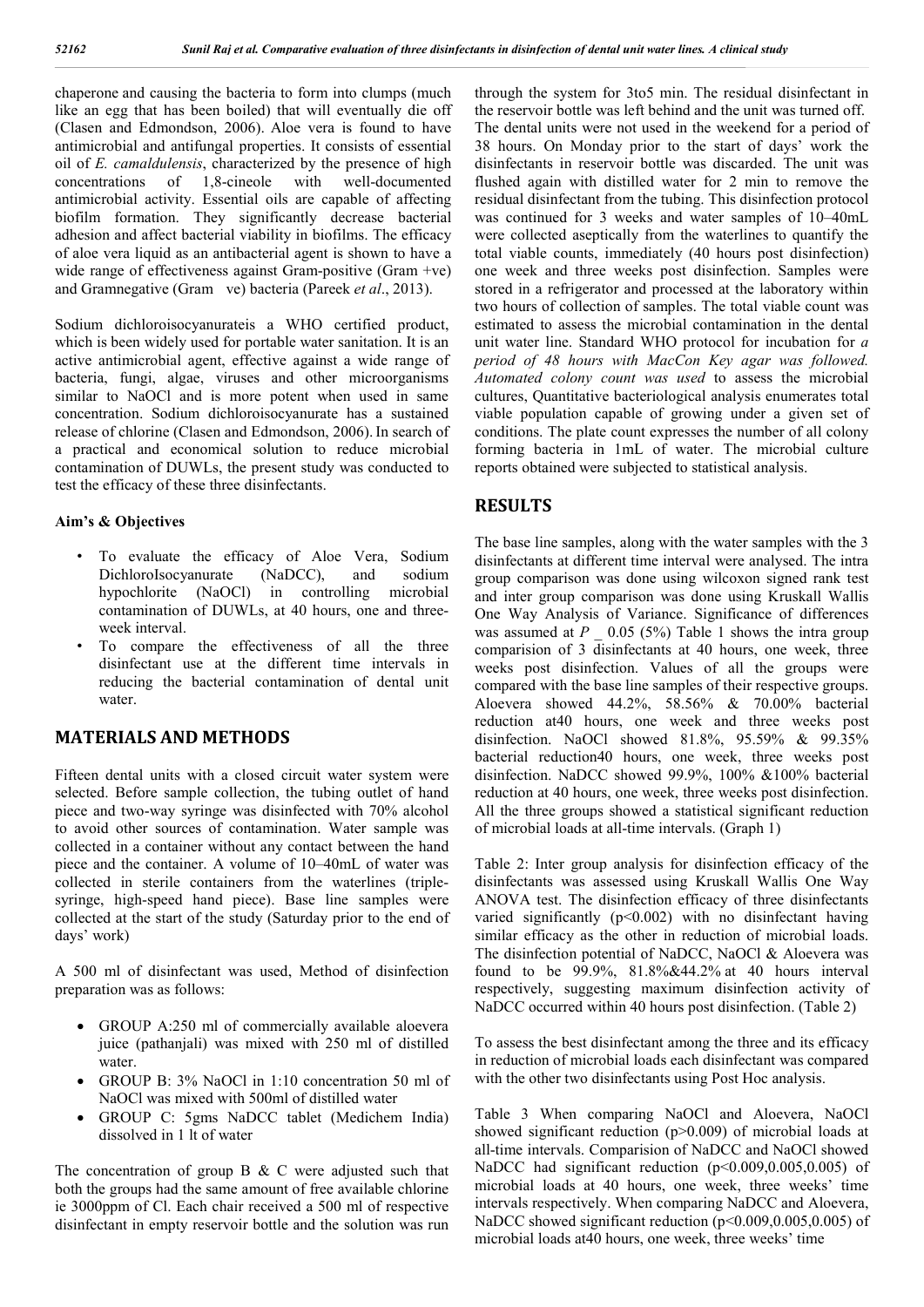|              | Intragroup comparison of disinfectants at different time interval |      |           |                |                |         |
|--------------|-------------------------------------------------------------------|------|-----------|----------------|----------------|---------|
|              |                                                                   | N    | Mean      | Std. Deviation | % of reduction | p value |
| Aloevera     | Baseline cfu/ml                                                   | 5.00 | 124900.00 | 27258.94       |                | .01     |
|              | 40 HOURS cfu/ml                                                   | 5.00 | 69800.00  | 11728.38       | 44.2%          |         |
|              | Baseline cfu/ml                                                   | 5.00 | 124900.00 | 27258.94       |                | .005    |
|              | 1 Week Disinfection cfu/ml                                        | 5.00 | 51760.00  | 11844.11       | 58.56%         |         |
|              | Baseline cfu/ml                                                   | 5.00 | 124900.00 | 27258.94       |                | .002    |
|              | 3 Week Disinfection cfu/ml                                        | 5.00 | 37480.00  | 8840.36        | 70%            |         |
| NaOCl        | Baseline cfu/ml                                                   | 5.00 | 187000.00 | 43909.00       |                | .002    |
|              | 40 HOURS cfu/ml                                                   | 5.00 | 33900.00  | 16119.09       | 81.8%          |         |
|              | Baseline cfu/ml                                                   | 5.00 | 187000.00 | 43909.00       |                | .001    |
|              | 1 Week Disinfection cfu/ml                                        | 5.00 | 8260.00   | 3848.77        | 95.59%         |         |
|              | Baseline cfu/ml                                                   | 5.00 | 187000.00 | 43909.00       |                | .001    |
|              | 3 Week Disinfection cfu/ml                                        | 5.00 | 1220.00   | 584.81         | 99.35%         |         |
| <b>NaDCC</b> | Baseline cfu/ml                                                   | 5.00 | 136600.00 | 53439.69       |                | .005    |
|              | 40 HOURS cfu/ml                                                   | 5.00 | 140.00    | 134.16         | 99.9%          |         |
|              | Baseline cfu/ml                                                   | 5.00 | 136600.00 | 53439.69       |                | .005    |
|              | 1 Week Disinfection cfu/ml                                        | 5.00 | .00.      | .00.           | $100\%$        |         |
|              | Baseline cfu/ml                                                   | 5.00 | 136600.00 | 53439.69       |                | .005    |
|              | 3 Week Disinfection cfu/ml                                        | 5.00 | .00.      | .00            | $100\%$        |         |

#### **Table 1. Intra group analysis using wilcoxon signed rank test**

### **Table 2. Inter group analysis using Kruskall Wallis One Way ANOVA**

|                              |              | N | Mean     | Percentage   | Std.      |             | 95% Confidence Interval for Mean |         |
|------------------------------|--------------|---|----------|--------------|-----------|-------------|----------------------------------|---------|
| Time point Groups            |              |   |          | of reduction | Deviation | Lower Bound | Upper Bound                      | p value |
| 40 hours Disinfection cfu/ml | Aloevera     |   | 69800.00 | 44.2%        | 11728.38  | 55237.29    | 84362.71                         | .002    |
|                              | NaOCl        | 5 | 33900.00 | 81.8%        | 16119.09  | 13885.51    | 53914.49                         |         |
|                              | <b>NaDCC</b> |   | 140.00   | 99.9%        | 134.16    | $-26.59$    | 306.59                           |         |
| 1 Week Disinfection cfu/ml   | Aloevera     | 5 | 51760.00 | 58.56%       | 11844.11  | 37053.59    | 66466.41                         | .002    |
|                              | NaOCl        |   | 8260.00  | 95.59%       | 3848.77   | 3481.13     | 13038.87                         |         |
|                              | <b>NaDCC</b> |   | .00      | 100%         | .00       | .00         | .00                              |         |
| 3 Week Disinfection cfu/ml   | Aloevera     | 5 | 37480.00 | 70%          | 8840.36   | 26503.24    | 48456.76                         | .002    |
|                              | NaOCl        | 5 | 1220.00  | 99.35%       | 584.81    | 493.87      | 1946.13                          |         |
|                              | <b>NaDCC</b> |   | .00.     | 100%         | $.00\,$   | $.00\,$     | .00.                             |         |

#### **Table 3. Post Hoc analysis**

| NaOClVsAloevera          |                                   |                            |                            |
|--------------------------|-----------------------------------|----------------------------|----------------------------|
|                          | 40 hours post disinfection cfu/ml | 1 Week Disinfection cfu/ml | 3 Week Disinfection cfu/ml |
|                          | $-2.611$                          | $-2.611$                   | $-2.611$                   |
| p value                  | .009                              | .009                       | .009                       |
|                          |                                   |                            |                            |
| NaDCCV <sub>sNaOCl</sub> |                                   |                            |                            |
|                          | $-2.627$                          | $-2.785$                   | $-2.785$                   |
| p value                  | .009                              | .005                       | .005                       |
| NaDCCVsAloevera          |                                   |                            |                            |
|                          | $-2.627$                          | $-2.785$                   | $-2.785$                   |
| p value                  | .009                              | .005                       | .005                       |



### **Graph 1. Disinfection potential of each group**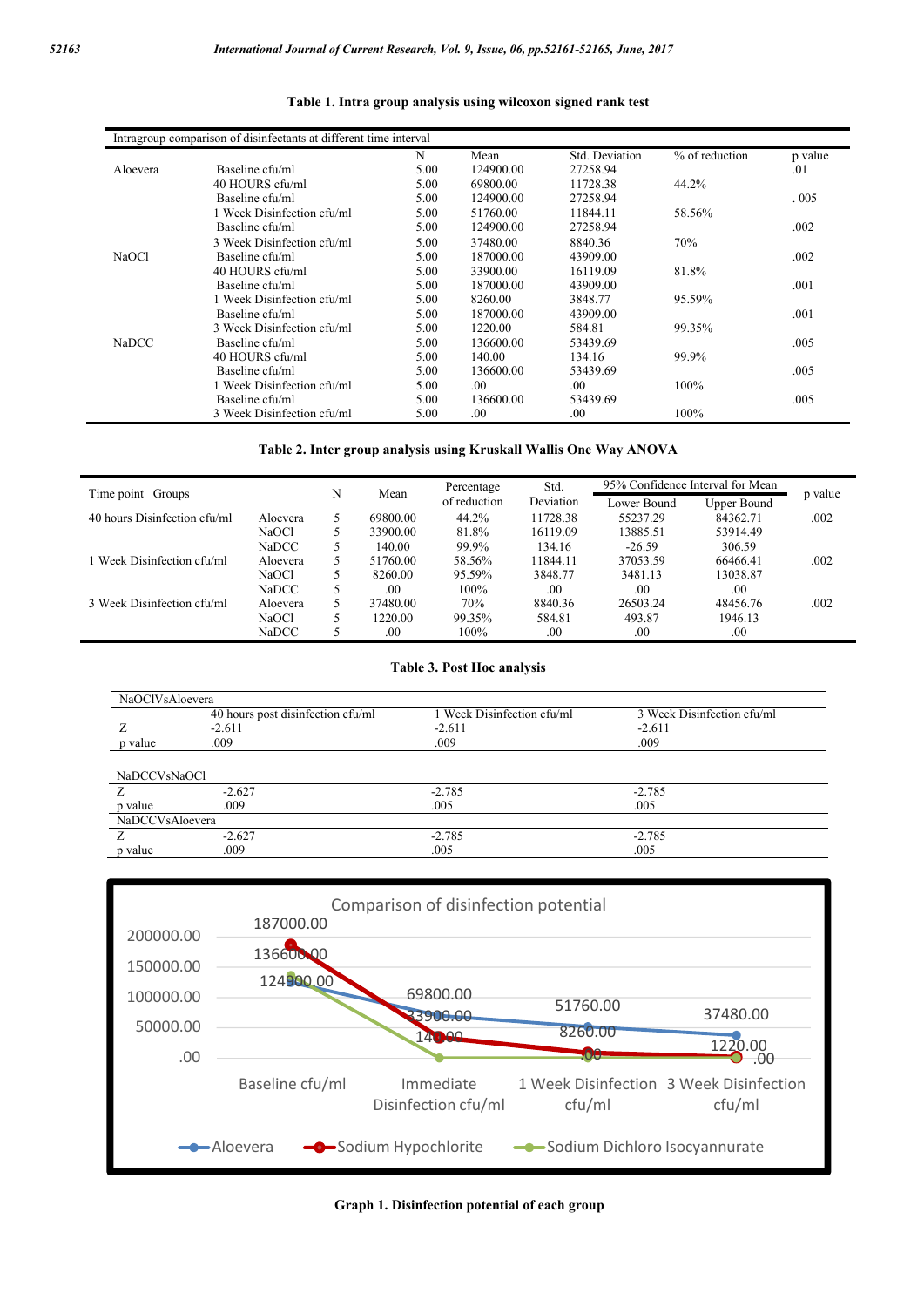intervals respectively. The result showed NaDCC was having highest disinfection efficacy which was statistically significant as compared to NaoCl followed by Aloevera at all-time intervals of disinfection.

## **DISCUSSION**

Although contamination of dental unit water systems was identified over 50 years ago, many dentists are still unaware of microbiological contamination or its health risk for dental care providers and patients (Szymańska and Sitkowska, 2013). Due to a combination of negative publicity and an increased scientific knowledge of dental unit waterlines' (DUWL) biofilms and their associated risks, contamination of dental unit waterlines has become a prominent infection-control issue (Pankhurst *et al*., 1998). More than 25 different genera of bacteria have been detected in dental-unit water, along with fungi and protozoa (Tall *et al*., 1995). With the emergence of opportunistic infections in the last few decades, many of these organisms typically recovered from dental unit water systems could prove harmful. These organisms can be amplified in the biofilm to reach infective concentrations, with the potential for inhalation or direct contamination of surgical wounds (Blake Gc, 1963). Research has shown that microbial counts can reach as high as 200,000 CFU/ml within five days after installation of new dental unit waterlines and levels of microbial contamination as high as 106CFU/ml have been documented. (ADA Council On Scientific Affairs (1999)) The cases of death from contaminated DUWL, stresses the importance of monitoring water quality. Mills reported two medical conditions (bacterial endocarditis and a brain abscess) resulted from exposure to contaminated dental treatment water the same strain of gram-negative water bacteria (Moraxella) was isolated from both the patient and the dental unit waterlines. (James and Ketterining, 2002) Recently an 82-year-old Italian woman died due to complications related to Legionnaires' disease, the elderly woman was hospitalized and died 2 days later, and an investigation into the source of the bacterial infection was launched, it was clear that the infection originated from the dental office as patient visited nowhere but the dental office twice over the prior 2-week (Raymond Britto and Muralidharan, 2013). Thus the ADA recommends that there should be no more than 200 CFU/ml of water coming out from the dental unit (Sarjeev, 2015).

According to Watanabe *et al*. (2008) water reservoirs should be cleaned regularly with mechanical and chemical methods to remove the biofilm. In our study the level of bacterial growth from all the water samples collected from the tubing of handpiece and air/water syringe exceeded acceptable levels and were beyond the ADA recommendations. Chlorine has been used as a disinfectant for the treatment of drinking water for more than 100 years. It is by far the most commonly used means of disinfecting water, and its effectiveness as a microbicide has been widely assessed. Until recently, the isocyanurates were used chiefly in the disinfection of water for swimming pools and industrial cooling towers. They are also a common microbial agent in cleaning and sanitizing applications, including baby bottles and contact lens. All of these compounds disinfect water by releasing free available chlorine (FAC) in the form of hypochlorousacid (HOCl)

NaCl2  $(NCO)_{3} + {}_{2}H_{2}O \Leftrightarrow {}_{2}HOC1 + NaH_{2}(NCO)_{3}$ 

FAC (chlorine in the +1 oxidation state) is an effective biocide against a wide range of bacteria, fungi, algae, and viruses. Regardless of the original source of the available chlorine, the active microbicidal agent is hypochlorous acid. NaDCC releases only approximately 50% of the chlorine as FAC, the balance remaining as ''reservoir chlorine'' (bound) in the form of chlorinated isocyanurates. When the FAC is used up, the equilibrium is disturbed, immediately releasing further FAC from the ''reservoir'' until the total available is used up. Thus, as shown in the stabilized chlorine in NaDCC acts as a reservoir of HOCl which is rapidly released when the free available chlorine is depleted (Clasen and Edmondson, 2006). In the present study intergroup comparision between NaOCl and alovera showed NaOCl was more potent than aloevera in disinfection which was in contrary to study done by Pareek *et al* where there was no statistical significance between both the groups (Pareek *et al*., 2013). NaOCl can be used for disinfecting spillages of blood containing human immunodeficiency virus or HBV. NaDCC can also be used for this purpose and has the advantages of providing a higher concentration of available chlorine and being less susceptible to inactivation by organic matter (Clasen and Edmondson, (2006). Griffiths *et al*. evaluated the efficacy of several disinfectants (sodium dichloroisocyanurate, sodium hypochlorite, 70% industrial methylated spirits, 2% alkaline glutaraldehyde, 10% succinedialdehyde and formaldehyde mixture, 0.35% peracetic acid and a peroxygen compound at 1% and 3%) against different strains of mycobacteria and showed that disinfectants based on sodium dichloroisocyanurate were more effective after 24 h of optimal incubation conditions (Abreu *et al*., 2013). Four chlorine-based agents commonly used in drinking water treatment and bio film (sodium dichloroisocyanurate, sodium hypochlorite, chloramine-T and chlorine dioxide) were tested for their antibacterial properties for two hours post disinfection. The average log reduction values (LRV) indicated sodium dichloroisocyanurate as the most efficient product in bacterial inactivation followed by sodium hypochlorite, chloramine-T, chlorine dioxide (Anca and Brîndușa, 2014). Above mentioned in-vitro studies on NaOCl and NaDCC showed that NaDCC was superior to NaOCl in disinfection which was in accordance to our study where disinfection levels of 99.9% could be achieved at 40 hours interval. Low cost of 1.5 INR, ease of treatment, compatibility with a wide range of materials, and broad spectrum antimicrobial efficacy, especially against biofilms makes sodium dichloroisocyannurate an effective disinfectant in treatment of DUWL.

#### **Conclusion**

- Disinfectants such as NaDCC, may play an important role in reducing microbial counts from DUWLs to more<br>acceptable levels and well within ADA acceptable recommendations.
- The use of an economical chemical in the form of NaDCC will prove to be a revolution in disinfecting dental unit water lines.

## **REFERENCES**

Abreu, A., Tavares, R., Borges, A., Mergulhao, F. and Simoes, M. 2013. Current and emergent strategies for disinfection of hospital environments*. Journal of Antimicrobial Chemotherapy*, 68(12), pp.2718-2732.